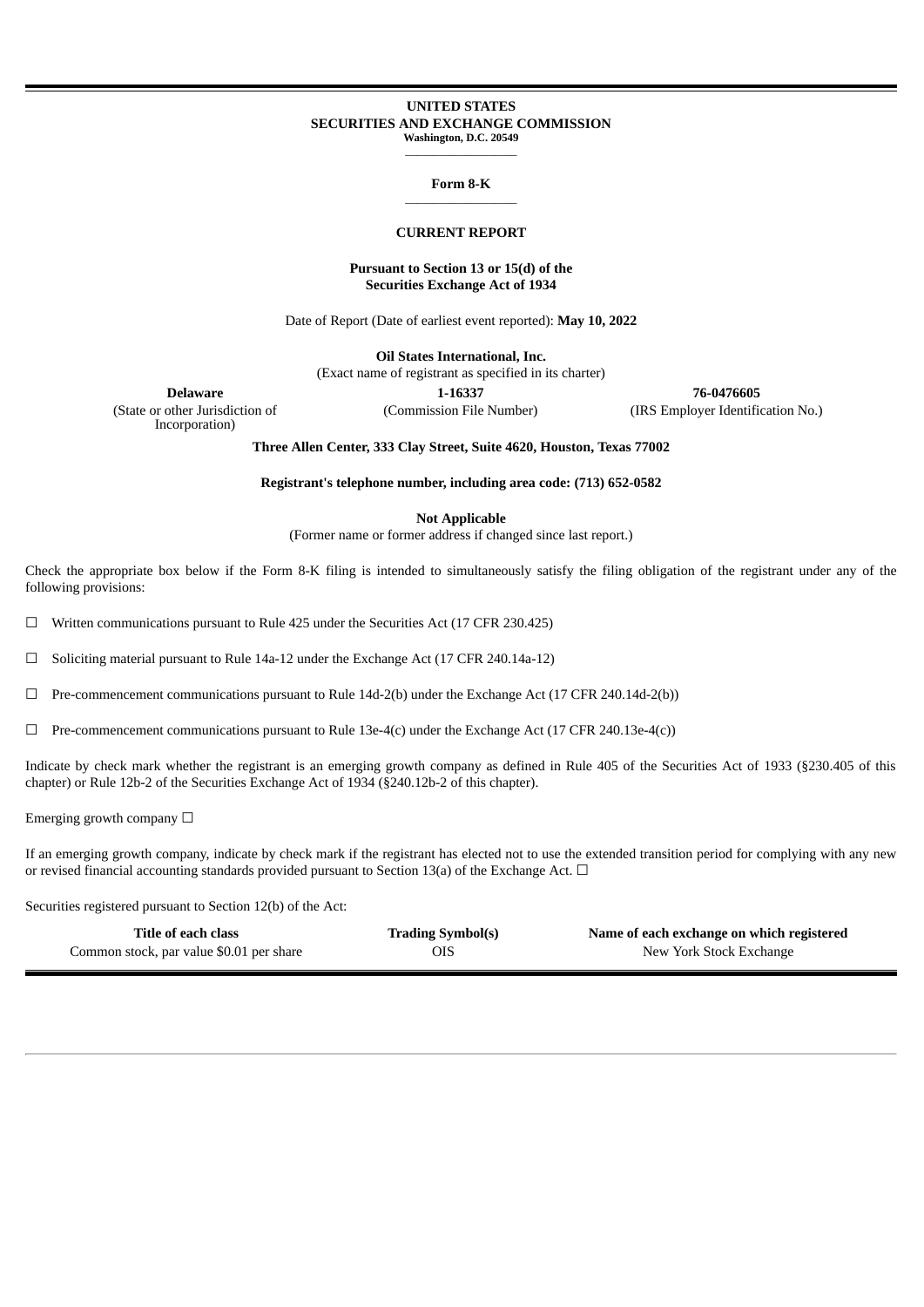## Item 5.02 Departure of Directors or Certain Officers; Election of Directors; Appointment of Certain Officers; Compensatory Arrangements of **Certain Officers.**

## **(d) Compensatory Arrangements of Certain Officers.**

As previously disclosed, effective February 16, 2022, Oil States International, Inc. (the "Company") appointed Brian E. Taylor to the position of Senior Vice President, Controller and Chief Accounting Officer. On May 10, 2022, the Company entered into an Executive Agreement with Mr. Taylor (the "Executive Agreement"), which provides for certain compensation and benefits to be payable upon a qualifying termination of Mr. Taylor's employment or a "Change of Control" of the Company (as defined in the Executive Agreement). As of the effective date of the Executive Agreement, Mr. Taylor will no longer participate in the Company's Change of Control Severance Plan for Selected Members of Management.

Specifically, the Executive Agreement provides for the following termination payments and benefits:

- Change of Control Severance Benefits. In the event that, during the 24 months following a Change of Control, Mr. Taylor is terminated by the Company other than for "Cause" or Mr. Taylor resigns for "Good Reason" (each, as defined in the Executive Agreement), then Mr. Taylor will be entitled to receive a lump sum severance payment equal to two times the sum of his base salary and the target annual bonus that may be earned by him pursuant to the Company's annual incentive compensation plan for the year of termination (the "AICP"). In addition, upon such termination, Mr. Taylor would be entitled to (a) accelerated vesting of all options, restricted shares and restricted stock units, (b) vesting in all qualified and nonqualified retirement plans, (c) a benefit continuation subsidy for up to a 36-month period following termination and (d) outplacement benefits.
- Regular Severance Benefits. In the event Mr. Taylor is terminated by the Company other than for Cause outside of the 24-month period following a Change of Control, Mr. Taylor would be entitled to receive a lump sum severance payment equal to one times the sum of his base salary and the target annual bonus that may be earned by him pursuant to the AICP. In addition, upon such termination, Mr. Taylor would be entitled to (a) accelerated vesting of all restricted shares and restricted stock units and (b) a benefit continuation subsidy for up to a 24-month period following termination.

All severance and other termination benefits payable pursuant to the Executive Agreement are conditioned upon Mr. Taylor executing a release of claims in favor of the Company.

In addition, the Executive Agreement provides that Mr. Taylor will receive accelerated vesting of any outstanding stock options upon the occurrence of a Change of Control (without regard to whether his employment is terminated).

The summary above is qualified in its entirety by reference to the Executive Agreement, a copy of which is filed herewith as Exhibit 10.1 and incorporated by reference.

## **Item 9.01. Financial Statements and Exhibits.**

## **(d) Exhibits**

- [10.1](#page-3-0) Executive [Agreement](#page-3-0) with Brian E. Taylor dated as of May [1](#page-3-0)0, [2022.](#page-3-0)
- 104 Cover Page Interactive Data File (embedded within the Inline XBRL document).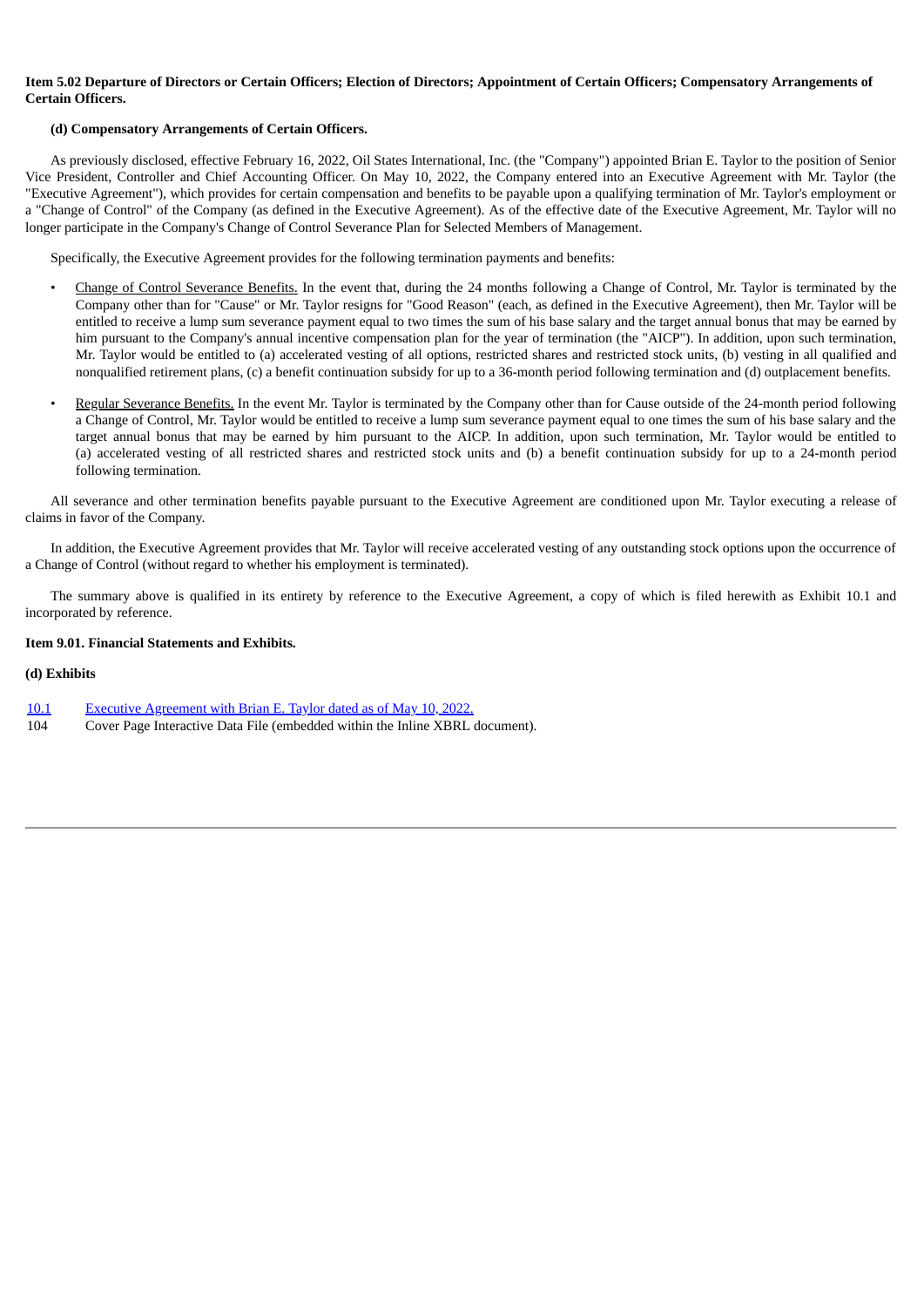# **SIGNATURE**

Pursuant to the requirements of the Securities Exchange Act of 1934, the registrant has duly caused this report to be signed on its behalf by the undersigned hereunto duly authorized.

OIL STATES INTERNATIONAL, INC.

(Registrant)

Date: May 12, 2022 By: */s/ LLOYD A. HAJDIK* 

Lloyd A. Hajdik *Executive Vice President, Chief Financial Officer & Treasurer*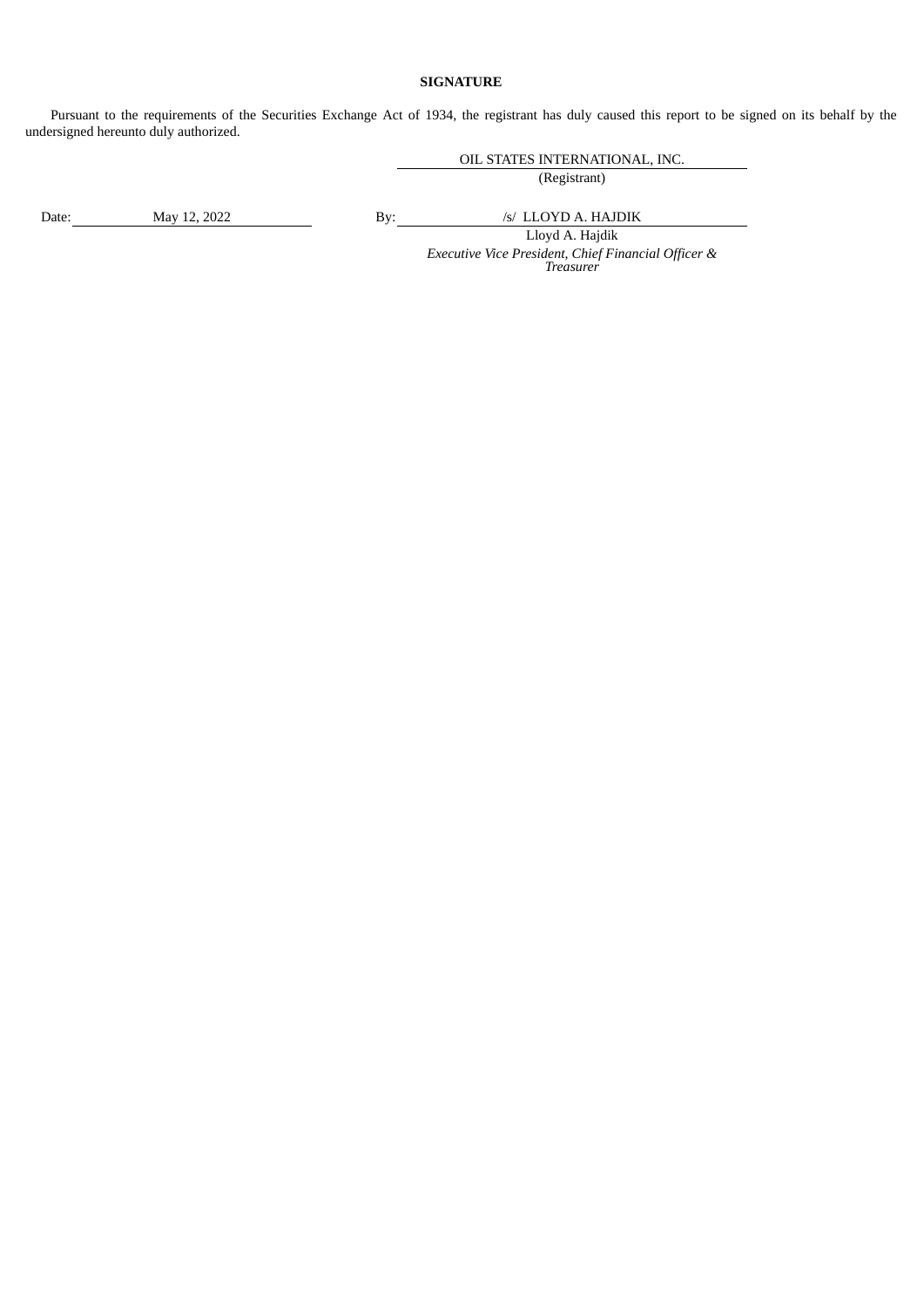#### **EXECUTIVE AGREEMENT**

<span id="page-3-0"></span>This Executive Agreement ("Agreement") between Oil States International, Inc., a Delaware corporation (the "Company"), and Brian E. Taylor (the "Executive") is made and entered into effective as of the  $10<sup>th</sup>$  day of May, 2022 (the "Effective Date").

**WHEREAS**, Executive is a key executive of the Company or a subsidiary; and

**WHEREAS**, the Company believes it to be in the best interests of its stockholders to attract, retain and motivate key executives and ensure continuity of management; and

**WHEREAS**, it is in the best interest of the Company and its stockholders if the key executives can approach material business development decisions objectively and without concern for their personal situation; and

**WHEREAS**, the Company recognizes that the possibility of a Change of Control (as defined below) of the Company may result in the departure of key executives to the detriment of the Company and its stockholders; and

**WHEREAS**, the Board of Directors of the Company has authorized this Agreement and certain similar agreements in order to retain and motivate key management and to ensure continuity of key management;

**THEREFORE**, for good and valuable consideration, the receipt and sufficiency of which are hereby acknowledged, the Company and Executive agree as follows:

## **1. Term of Agreement**

- A. This Agreement shall commence on the Effective Date and, subject to the provisions for earlier termination in this Agreement, shall continue in effect through the third anniversary of the Effective Date; provided, however, commencing on the Effective Date and on each day thereafter, the term of this Agreement shall automatically be extended for one additional day unless the Board of Directors of the Company shall give written notice to Executive that the term shall cease to be so extended in which event the Agreement shall terminate on the third anniversary of the date such notice is given.
- B. Notwithstanding anything in this Agreement to the contrary, this Agreement, if in effect on the date of a Change of Control, shall automatically be extended for the 24-month period following the Change of Control.
- C. Termination of this Agreement shall not alter or impair any rights of Executive arising hereunder on or before such termination.

#### **2. Certain Definitions**

- A. "Cause" shall mean:
	- (i) Executive's conviction of (or plea of nolo contendere to) a felony, dishonesty or a breach of trust as regards the Company or any subsidiary;
	- (ii) Executive's commission of any act of theft, fraud, embezzlement or misappropriation against the Company or any subsidiary that is materially injurious to the Company or such subsidiary regardless of whether a criminal conviction is obtained;
	- (iii) Executive's willful and continued failure to devote substantially all of his business time to the Company's business affairs (excluding failures due to illness, incapacity, vacations, incidental civic activities and incidental personal time) which failure is not remedied within a reasonable time after written demand is delivered by the Company, which demand specifically identifies the manner in which the Company believes that Executive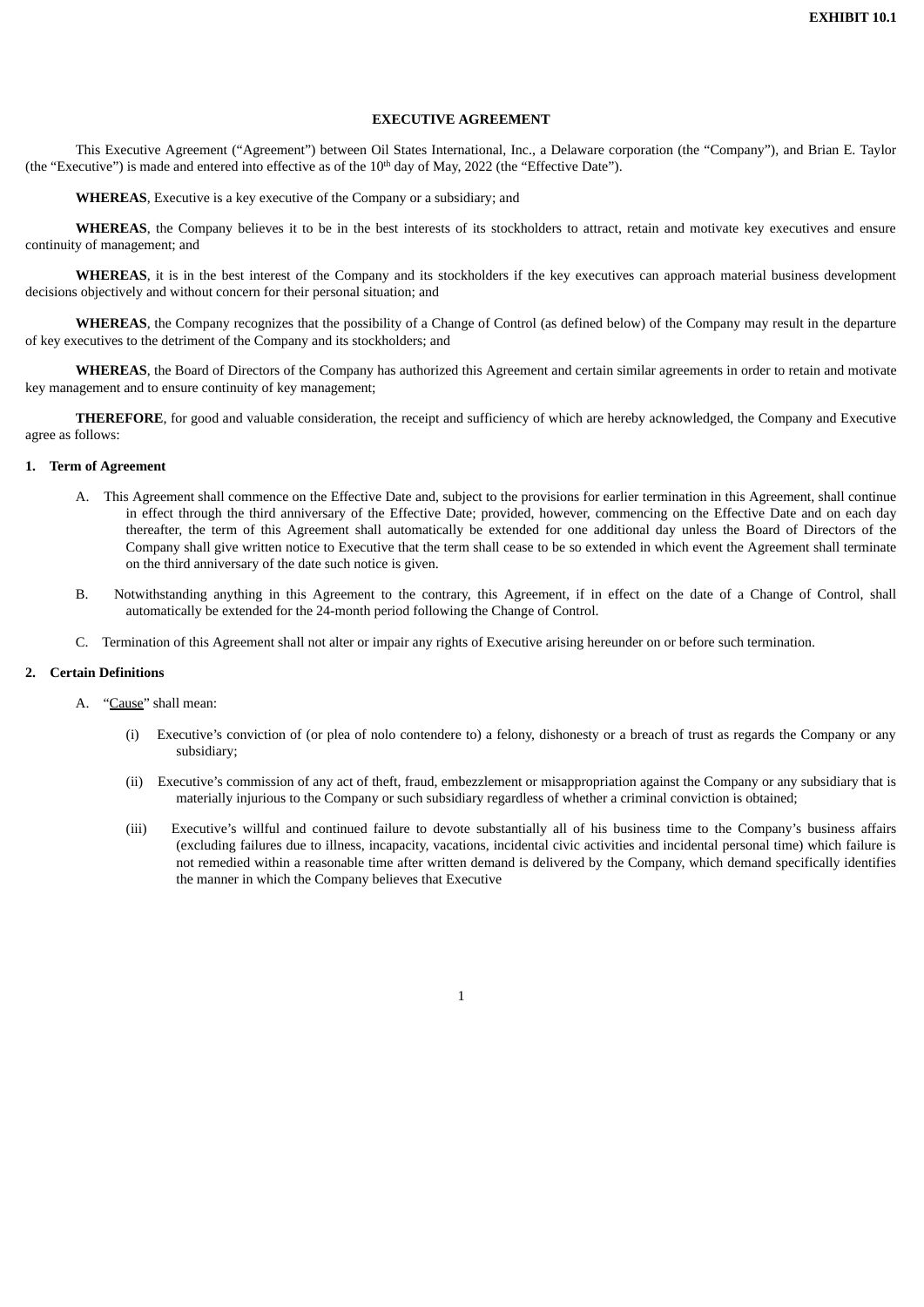has failed to devote substantially all of his business time to the Company's business affairs; or

(iv) Executive's unauthorized disclosure of confidential information of the Company that is materially injurious to the Company.

For purposes of this definition, no act, or failure to act, on Executive's part shall be deemed "willful" unless done, or omitted to be done, by Executive not in good faith and without reasonable belief that Executive's action or omission was in the best interest of the Company.

- B. "Change of Control" shall mean any of the following:
	- (i) any "person" (as such term is used in Section 13(d) and 14(d) of the Securities Exchange Act of 1934, as amended (the "Exchange Act")), (other than a trustee or other fiduciary holding securities under an employee benefit plan of the Company or any corporation owned, directly or indirectly, by the stockholders of the Company in substantially the same proportions as their ownership of stock of the Company), acquires "beneficial ownership" (within the meaning of Rule 13d-3 under the Exchange Act) of securities of the Company representing 35% or more of the combined voting power of the Company's then outstanding securities; provided, however, that if the Company engages in a merger or consolidation in which the Company or surviving entity in such merger or consolidation becomes a subsidiary of another entity, then references to the Company's then outstanding securities shall be deemed to refer to the outstanding securities of such parent entity;
	- (ii) a change in the composition of the Board, as a result of which fewer than a majority of the directors are Incumbent Directors. "Incumbent Directors" shall mean directors who either (i) are directors of the Company as of the Effective Date, or (ii) are elected, or nominated for election, to the Board with the affirmative votes of at least two-thirds of the Incumbent Directors at the time of such election or nomination, but Incumbent Director shall not include an individual whose election or nomination occurs as a result of either (1) an actual or threatened election contest (as such terms are used in Rule 14a-11 of Regulation 14A promulgated under the Exchange Act) or (2) an actual or threatened solicitation of proxies or consents by or on behalf of a person other than the Board of Directors of the Company;
	- (iii) the consummation of a merger or consolidation of the Company with any other corporation, other than a merger or consolidation which would result in the voting securities of the Company outstanding immediately prior thereto continuing to represent (either by remaining outstanding or by being converted into voting securities of the surviving entity (or if the surviving entity is or shall become a subsidiary of another entity, then such parent entity)) more than 50% of the combined voting power of the voting securities of the Company (or such surviving entity or parent entity, as the case may be) outstanding immediately after such merger or consolidation;
	- (iv) the stockholders of the Company approve a plan of complete liquidation of the Company; or
	- (v) the sale or disposition (other than a pledge or similar encumbrance) by the Company of all or substantially all of the assets of the Company other than to a subsidiary or subsidiaries of the Company.
- C. "Date of Termination" shall mean the date the Notice of Termination is given unless such Notice of Termination is by Executive in which event the Date of Termination shall not be less than 30 days following the date the Notice of Termination is given. Further, a Notice of Termination given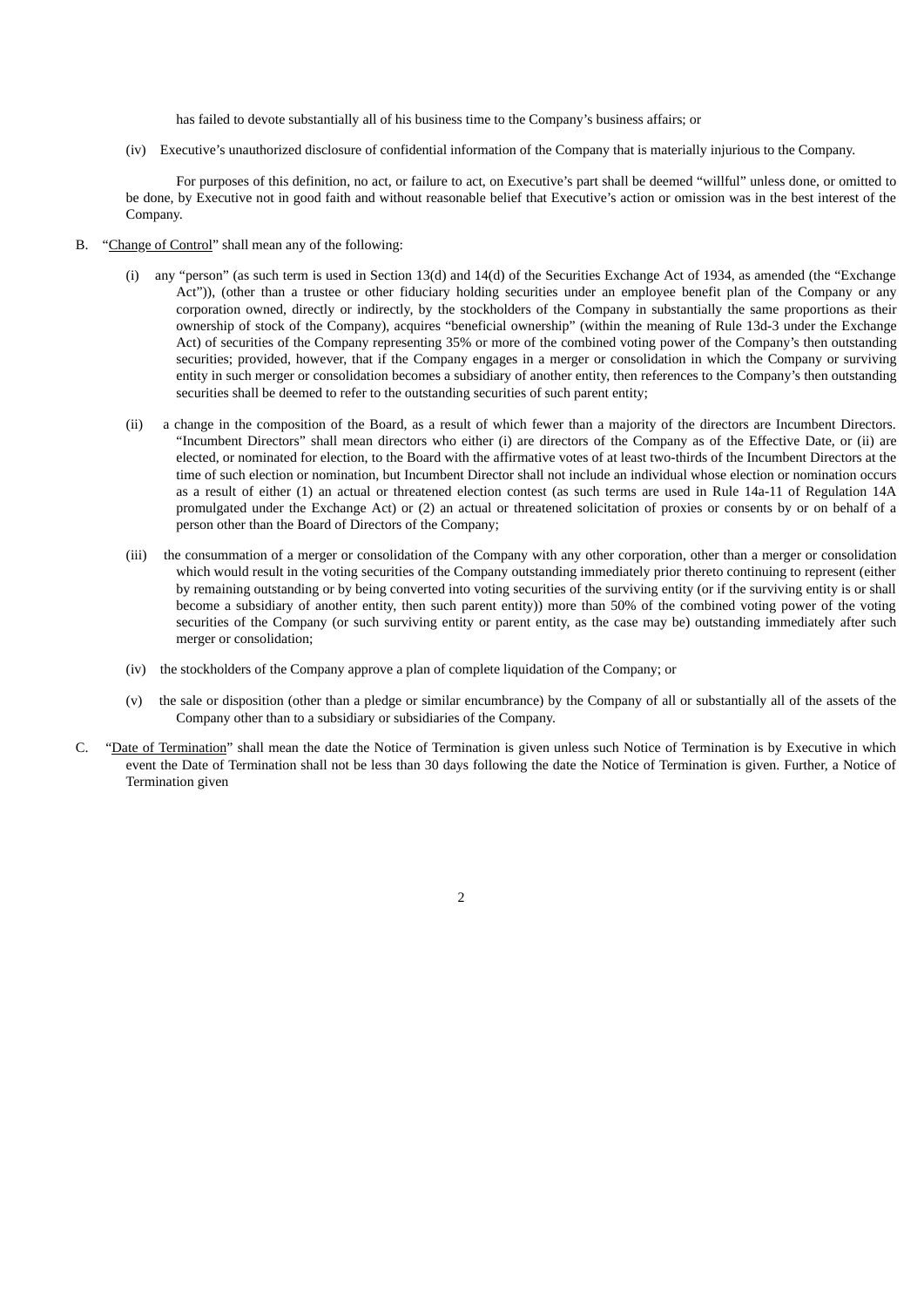by Executive due to a Good Reason event that is corrected by the Company before the Date of Termination shall be void.

- D. "Good Reason" shall mean:
	- (i) a material reduction in Executive's authority, duties or responsibilities from those in effect immediately prior to the Change of Control or the assignment to Executive duties or responsibilities inconsistent in any material respect from those of Executive in effect immediately prior to the Change of Control;
	- (ii) a material reduction of Executive's compensation and benefits, including, without limitation, annual base salary, annual bonus, and equity incentive opportunities, from those in effect immediately prior to the Change of Control;
	- (iii) the Company fails to obtain a written agreement from any successor or assigns of the Company to assume and perform this Agreement as provided in Section 9 hereof; or
	- (iv) the Company requires Executive, without Executive's consent, to be based at any office located more than 50 miles from the Company's offices to which Executive was based immediately prior to the Change of Control, except for travel reasonably required in the performance of Executive's duties.

Notwithstanding the above however, Good Reason shall not exist with respect to a matter unless Executive gives the Company written notice of such matter within 30 days of the date Executive knows or should reasonably have known of its occurrence. If Executive fails to give such notice timely, Executive shall be deemed to have waived all rights Executive may have under this Agreement with respect to such matter.

For purposes of this Agreement, "Good Reason" shall be construed to refer to Executive's positions, duties, and responsibilities in the position or positions in which Executive serves immediately before the Change of Control, but shall not include titles or positions with subsidiaries and affiliates of the Company that are held primarily for administrative convenience.

- E. "Notice of Termination" shall mean a written notice delivered to the other party indicating the specific termination provision in this Agreement relied upon for termination of Executive's employment and shall set forth in reasonable detail the facts and circumstances claimed to provide a basis for termination of Executive's employment under the provision so indicated. For the purpose, termination of Executive's employment shall be interpreted consistent with the meaning of the term "Separation from Service" in Section 409A (a) (2) (A) (i) of the Internal Revenue Code of 1986, as amended (the "Code") and applicable regulation authority.
- F. "Protected Period" shall mean the 24-month period beginning on the effective date of a Change of Control.
- G. "Target AICP" shall mean the targeted value of Executive's annual incentive compensation plan bonus for the year in which the Date of Termination occurs or the fiscal year immediately preceding the Change of Control, whichever is a greater amount.
- H. "Termination Base Salary" shall mean Executive's base salary at the rate in effect at the time the Notice of Termination is given or, if a greater amount, Executive's base salary at the rate in effect immediately prior to the Change of Control.

#### **3. No Employment Agreement.**

This Agreement shall be considered solely as a "severance agreement" obligating the Company to pay Executive certain amounts of compensation and to provide certain benefits in the event and only in the

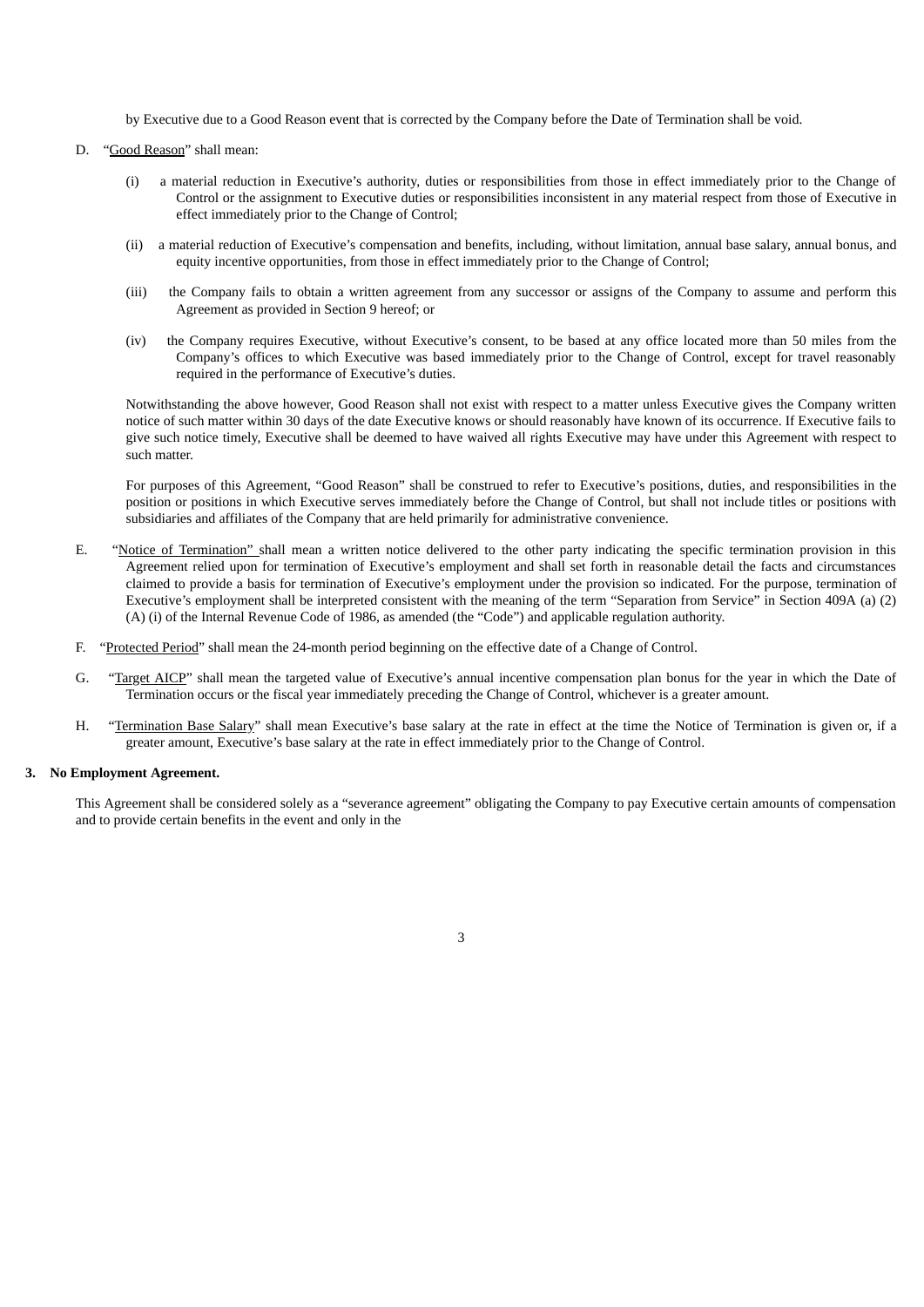event of Executive's termination of employment for the specified reasons and at the times specified herein. The parties agree that this Agreement shall not be considered an employment agreement and that Executive is an "at will" employee of the Company.

## **4. Regular Severance Benefits.**

Subject to Section 13, if the Company terminates Executive's employment (i) other than for Cause and (ii) not during the Protected Period, Executive shall receive the following compensation and benefits from the Company:

- A. Within 15 days of the expiration of the sixty-day period following the termination of Executive's employment with the Company (during which time Executive complies with the requirements of Section 13 hereof by executing a general release), the Company shall pay to Executive in a lump sum, in cash, an amount equal to one times the sum of Executive's (i) Termination Base Salary and (ii) Target AICP.
- B. Notwithstanding anything in any Company stock plan or grant agreement to the contrary, all restricted shares and restricted stock units of Executive shall become 100% vested and all restrictions thereon shall lapse as of the lapse of such sixty-day period, and the Company shall promptly deliver such shares to Executive.
- C. For the 24-month period following the termination of Executive's employment with the Company, the Company shall continue to provide Executive and Executive's eligible family members with medical and dental health benefits and disability benefits coverage at least equal to those which would have been provided to Executive if Executive's employment had not been terminated or, if more favorable to Executive, as in effect generally at any time during such period. The medical and dental health benefits coverage shall be provided at full cost to the Executive during the applicable period, and the disability benefits coverage shall be provided based upon the cost sharing arrangement between the Company and similarly situated active employees. The Company shall also provide Executive with a lump sum payment within 15 days following the expiration of each of the four, sixth-month periods following termination of Executive's employment with the Company in such amount that, after all taxes on that amount, shall be equal to the full cost, reduced by the cost sharing applicable to active employees, of providing Executive and Executive's eligible family members with medical and dental health benefits coverage during each such preceding six-month period. Notwithstanding the foregoing, such benefits coverage shall not continue beyond the first sixty days following termination of Executive's employment with the Company, and the lump sum payments shall not be paid, unless Executive complies with the requirements of Section 13 hereof by executing a general release. Notwithstanding the foregoing, if Executive becomes eligible to receive medical, dental and disability benefits under another employer's plans during the 24 month period following the date of termination of Executive's employment with the Company, the Company's obligations under this Section 4C shall be reduced to the extent comparable benefits are actually received by Executive during such period, and any such benefits actually received by Executive shall be promptly reported by Executive to the Company. In the event Executive is ineligible under the terms of the Company's health and other welfare benefit plans or programs to continue to be so covered during the 24-month period following the date of termination of Executive's employment with the Company, the Company shall provide Executive with substantially equivalent coverage through other sources or will provide Executive with a lump sum payment within 15 days following the expiration of each of the four, six-month periods following termination of Executive's employment with the Company in such amount that, after all taxes on that amount, shall be equal to the cost of providing Executive and Executive's eligible family members with the medical and dental health benefits coverage during each such preceding six-month period. Any lump sum shall be determined on a present value basis using the interest rate provided in Section 1274(b)(2)(B) of the Code on the Date of Termination.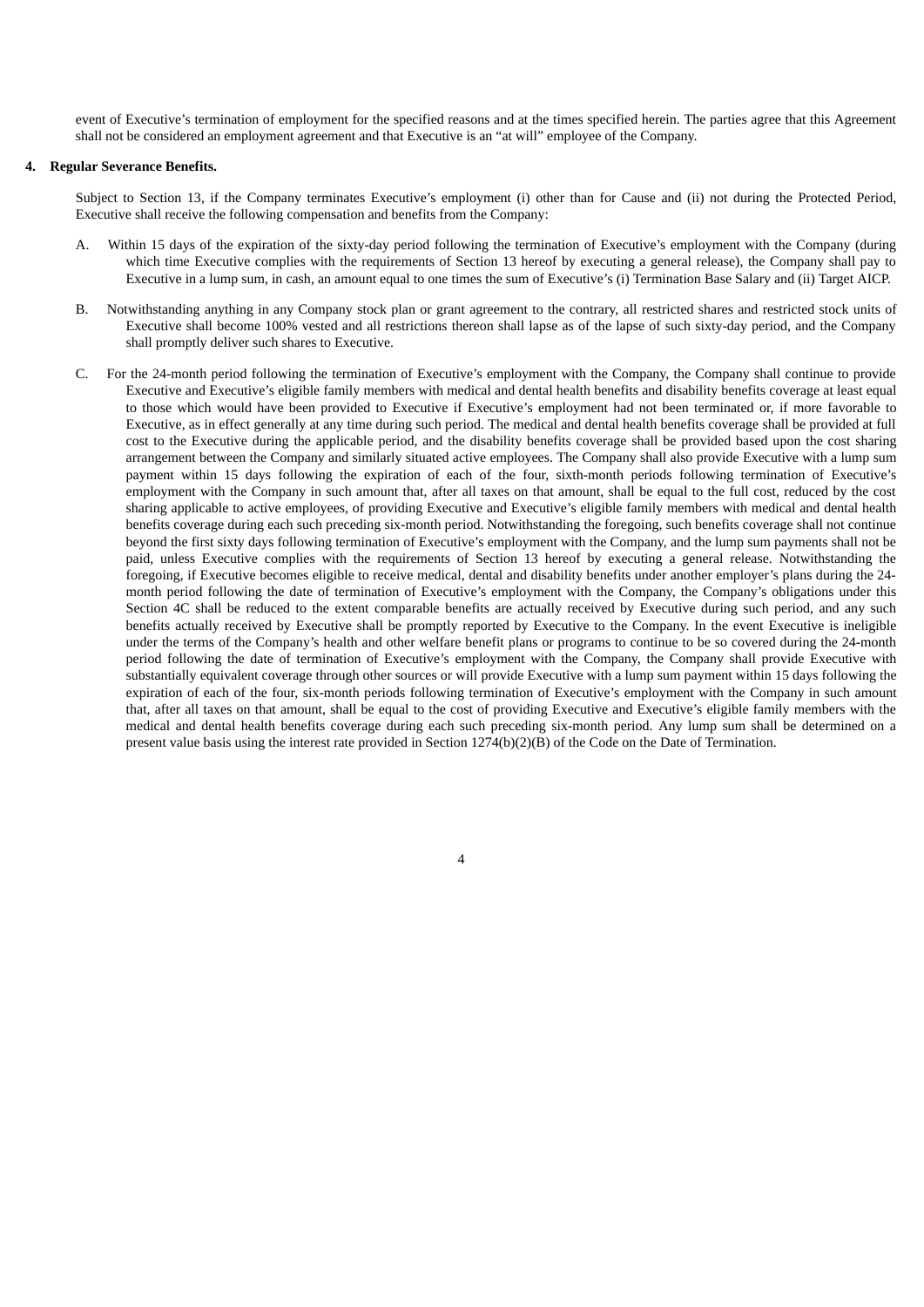#### **5. Change of Control Severance Benefits.**

Subject to Section 13, if either (a) Executive terminates his employment during the Protected Period for a Good Reason event or (b) the Company terminates Executive's employment during the Protected Period other than for Cause, Executive shall receive the following compensation and benefits from the Company:

- A. Within 15 days of the expiration of the sixty-day period following the termination of Executive's employment with the Company (during which time Executive complies with the requirements of Section 13 hereof by executing a general release), the Company shall pay to Executive in a lump sum, in cash, an amount equal to two times the sum of Executive's (i) Termination Base Salary and (ii) Target AICP.
- B. Notwithstanding anything in any Company stock plan or grant agreement to the contrary, (i) all restricted shares and restricted stock units of Executive shall become 100% vested and all restrictions thereon shall lapse as of the lapse of such sixty-day period, and the Company shall promptly deliver such shares to Executive and (ii) each then outstanding stock option of Executive shall become 100% exercisable and, excluding any incentive stock option granted prior to the Effective Date, shall remain exercisable for the remainder of such option's term.
- C. Executive shall be fully vested in Executive's accrued benefits under all qualified pension, nonqualified pension, profit sharing, 401(k), deferred compensation and supplemental plans maintained by the Company for Executive's benefit as of the lapse of such sixty-day period except to that the extent the acceleration of vesting of such benefits would violate any applicable law or require the Company to accelerate the vesting of the accrued benefits of all participants in such plan or plans, in which event the Company shall pay Executive a lump sum amount, in cash, within 15 days of the lapse of such sixty-day period, equal to the present value of such unvested accrued benefits that cannot become vested under the plan for the reasons provided above.
- D. For the 36-month period following the date of termination of Executive's employment with the Company, the Company shall continue to provide Executive and Executive's eligible family members with medical and dental health benefits and disability benefits coverage at least equal to those which would have been provided to Executive if Executive's employment had not been terminated or, if more favorable to Executive, as in effect generally at any time during such period. The medical and dental health benefits coverage shall be provided at full cost to the Executive during the applicable period, and the disability benefits coverage shall be provided based upon the cost sharing arrangement between Executive and the Company on the date of termination of Executive's employment with the Company. The Company shall also provide Executive with a lump sum payment within 15 days following the expiration of each of the six, sixthmonth periods following termination of Executive's employment with the Company in such amount that, after all taxes on that amount, shall be equal to the full cost, reduced by the cost sharing applicable to active employees, of providing Executive and Executive's eligible family members with medical and dental health benefits coverage during each such preceding six-month period. Notwithstanding the foregoing, such benefits coverage shall not continue beyond the first sixty days following termination of Executive's employment with the Company, and the lump sum payments shall not be paid, unless Executive complies with the requirements of Section 13 hereof by executing a general release. Notwithstanding the foregoing, if Executive becomes eligible to receive medical, dental and disability benefits under another employer's plans during the 36-month period following the date of termination of Executive's employment with the Company, the Company's obligations under this Section 5D shall be reduced to the extent comparable benefits are actually received by Executive during such period, and any such benefits actually received by Executive shall be promptly reported by Executive to the Company. In the event Executive is ineligible under the terms of the Company's health and other welfare benefit plans or programs to continue to be so covered during the 36-month period following the date of termination of Executive's employment with the Company, the Company shall provide Executive with substantially equivalent coverage through other sources or will provide Executive with a lump sum payment

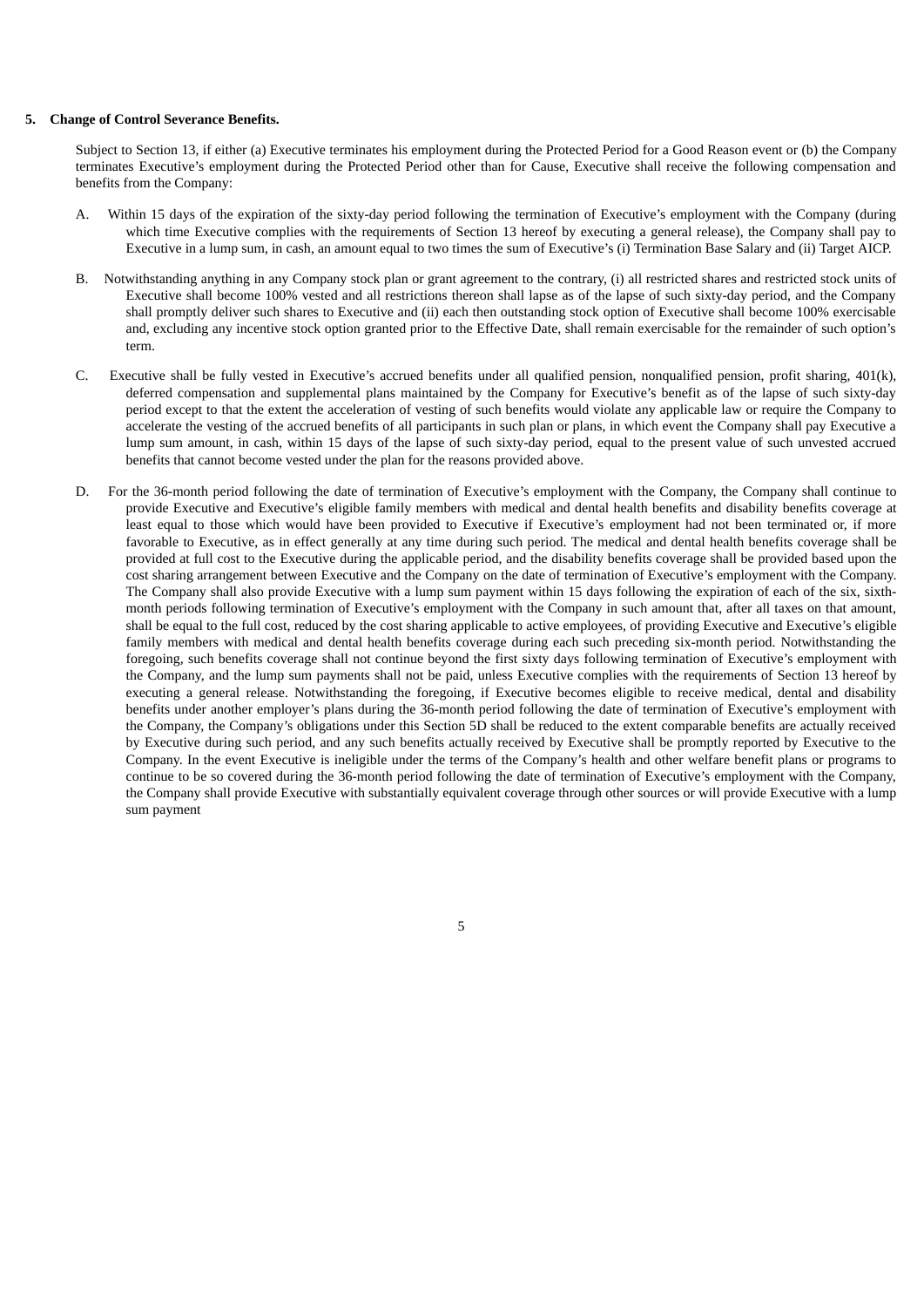within 15 days following the expiration of each of the six, six-month periods following termination of Executive's employment with the Company in such amount that, after all taxes on that amount, shall be equal to the cost of providing Executive and Executive's eligible family members with medical and dental health benefits coverage during each such preceding six-month period. Any lump sum shall be determined on a present value basis using the interest rate provided in Section 1274(b)(2)(B) of the Code on the Date of Termination.

E. For the period beginning on the date of termination of Executive's employment with the Company and ending on December 31 of the second calendar year following the calendar year which includes the date of termination, or until Executive accepts other employment, including as an independent contractor, with a new employer, Executive shall be entitled to receive outplacement services, payable by the Company, with an aggregate cost not to exceed 15% of Executive's Termination Base Salary, with an executive outplacement service firm reasonably acceptable to the Company and Executive.

#### **6. Accelerated Vesting of Options Upon a Change of Control.**

Notwithstanding any provisions of any Company stock option plan or option agreement to the contrary, upon a Change of Control all outstanding unvested stock options, if any, granted to Executive under any Company stock option plan (or options substituted therefor covering the stock of a successor corporation) shall be fully vested and exercisable as to all shares of stock covered thereby effective as of the date of the Change of Control.

#### **7. Mitigation.**

Executive shall not be required to mitigate the amount of any payment provided for in this Agreement by seeking other employment or otherwise nor, (except as provided in Section 4C and Section 5D) shall the amount of any payment or benefit provided for in this Agreement be reduced by any compensation earned or benefit received by Executive as the result of employment by another employer or self-employment, by retirement benefits, by offset against any amount claimed to be owed by Executive to the Company or otherwise (except that any severance payments or benefits that Executive is entitled to receive pursuant to a Company severance plan or program for employees in general shall reduce the amount of payments and benefits otherwise payable or to be provided under this Agreement).

#### **8. Successor Agreement.**

The Company will require any successor (whether direct or indirect, by purchase, merger, consolidation or otherwise) to all or substantially all of the business and/or assets of the Company to assume expressly and agree to perform this Agreement in the same manner and to the same extent that the Company would be required to perform if no succession had taken place. Failure of the successor to so assume shall constitute a breach of this Agreement and entitle Executive to the benefits hereunder as if triggered by a termination by the Company other than for Cause.

#### **9. Indemnity.**

In any situation where under applicable law the Company has the power to indemnify, advance expenses to and defend Executive in respect of any judgements, fines, settlements, loss, cost or expense (including attorneys fees) of any nature related to or arising out of Executive's activities as an agent, employee, officer or director of the Company or in any other capacity on behalf of or at the request of the Company, then the Company shall promptly on written request, indemnify Executive, advance expenses (including attorney's fees) to Executive and defend Executive to the fullest extent permitted by applicable law, including but not limited to making such findings and determinations and taking any and all such actions as the Company may, under applicable law, be permitted to have the discretion to take so as to effectuate such indemnification, advancement or defense. Such agreement by the Company shall not be deemed to impair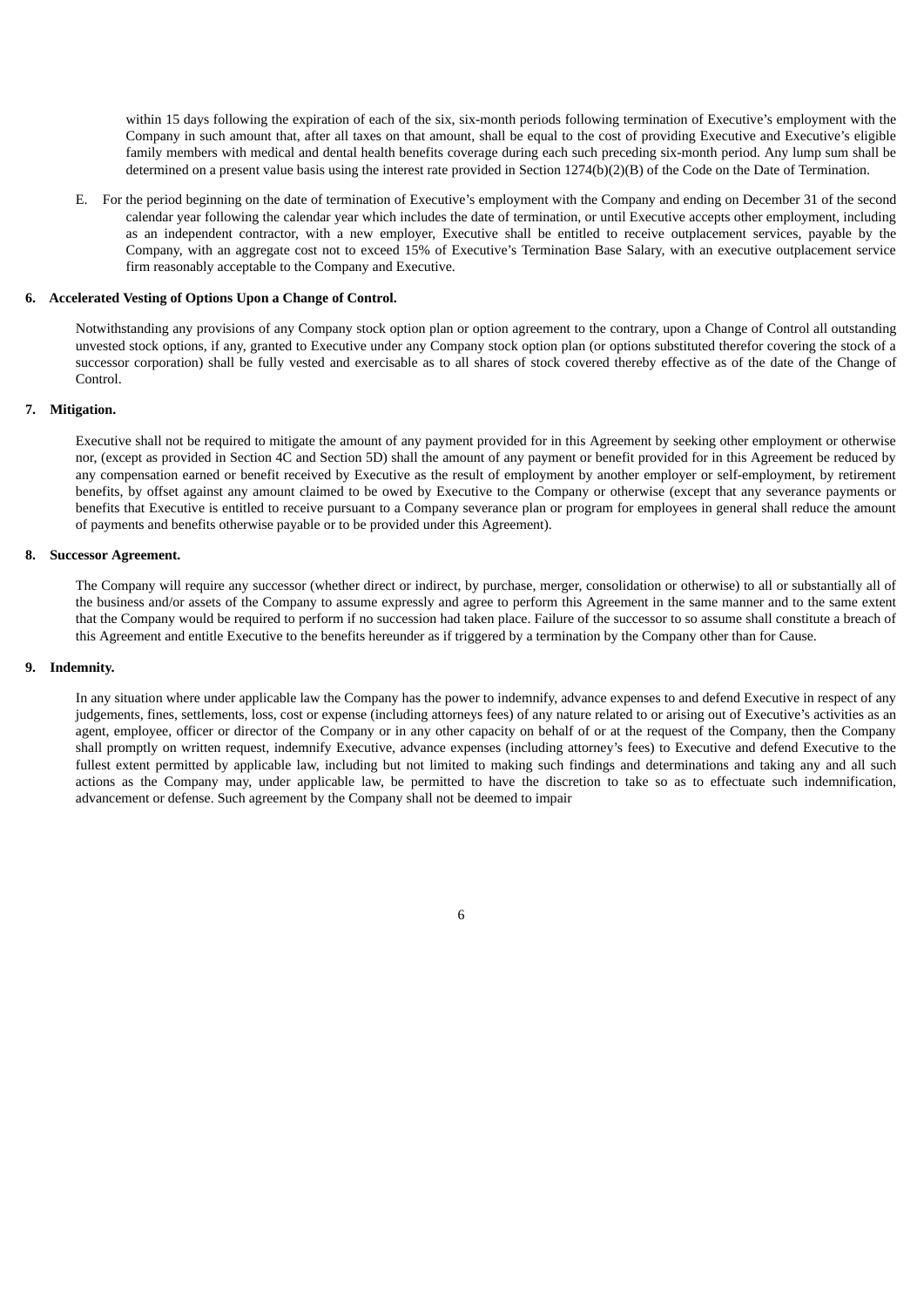any other obligation of the Company respecting Executive's indemnification or defense otherwise arising out of this or any other agreement or promise of the Company under any statute.

## **10. Code Section 409A Restrictions.**

- A. Notwithstanding anything in this Agreement to the contrary, if payment of any amounts under this Agreement would be subject to additional taxes and interest under Section 409A of the Code because the timing of such payments is not delayed as provided in Section 409A(a)(2) (B)(i) of the Code and the regulations thereunder, then any such payments that Executive would otherwise be entitled to during the first six months following the date of the Executive's termination of employment with the Company shall be accumulated and paid on the first business day that is six months after the date of the Executive's termination of employment with the Company, or such earlier date upon which such payments can be paid under Section 409A of the Code without being subject to such additional taxes and interest. If this Section becomes applicable such that any payments are delayed, any payments that are so delayed shall accrue interest on a noncompounded basis, from the date they would otherwise have been made absent such delay to the actual date of payment, at the prime or base rate of interest announced by Wells Fargo Bank (or any successor thereto) at its principal office in Houston, Texas on the date of such termination, which shall be paid in a lump sum on the actual date of payment of the delayed payments.
- B. Notwithstanding anything in this Agreement to the contrary, if benefits to be made available under this Agreement would be subject to additional taxes and interest under Section 409A of the Code because the provision of such benefits is not delayed for the first six months following the date of the Executive's termination of employment with the Company as provided in Section 409A(a)(2)B)(i) of the Code and the regulations thereunder, such benefits shall not be delayed; however, the Executive shall pay to the Company, at the time or times such benefits are provided, the fair market value of such benefits, and the Company shall reimburse the Executive for any such payments on the fifth business day following the expiration of such six-month period.
- C. Executive hereby agrees to be bound by the Company's determination of its "specified employees" (as such term is defined in Section 409A of the Code) in accordance with any of the methods permitted under the regulations issued under Section 409A of the Code.

#### **11. Notice.**

For the purpose of this Agreement, notices and all other communications provided for in this Agreement shall be in writing and delivered by United States certified or registered mail (return receipt requested, postage prepaid) or by courier guaranteeing overnight delivery or by hand delivery (with signed receipt required), addressed to the respective addresses set forth below, and such notice or communication shall be deemed to have been duly given two days after deposit in the mail, one day after deposit with such overnight carrier or upon delivery with hand delivery. The addresses set forth below may be changed by a writing in accordance herewith.

Company: Executive:

Oil States International, Inc. 333 Clay Street, Suite 4620 Houston, TX 77002 Attn: Chairman of the Board

## **12. Arbitration.**

The parties agree to resolve any claim or controversy arising out of or relating to this Agreement, including but not limited to the termination of employment of Executive, by binding arbitration under the Federal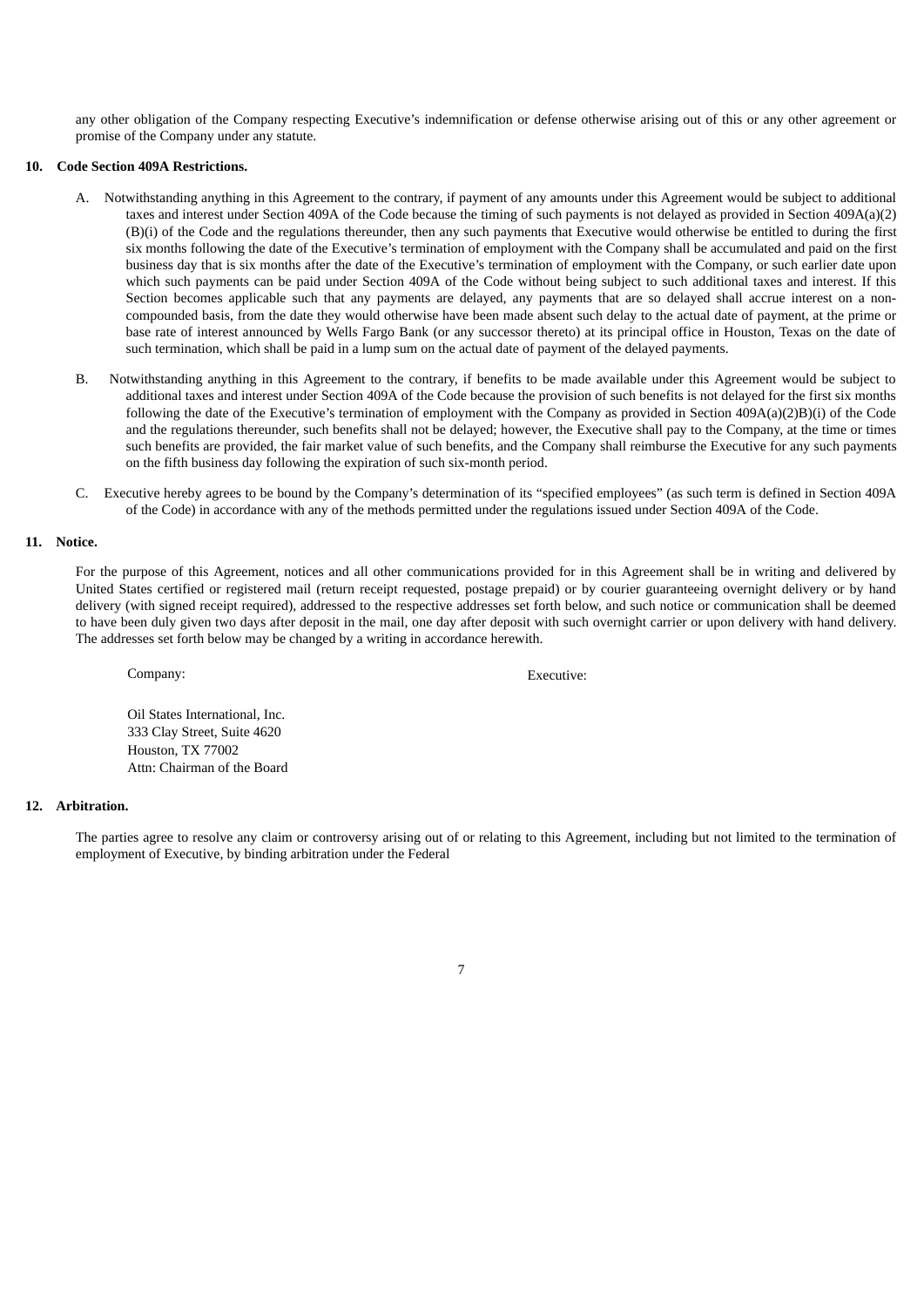Arbitration Act before one arbitrator in Houston, Texas, administered by the American Arbitration Association under its Commercial Arbitration Rules, and judgment on the award rendered by the arbitrator may be entered in any court having jurisdiction thereof. The fees and expenses of the arbitrator shall be borne solely by the non-prevailing party or, in the event there is no clear prevailing party, as the arbitrator deems appropriate. Except as provided above, each party shall pay its own costs and expenses (including, without limitation, attorneys' fees) relating to any mediation/arbitration proceeding conducted under this Section 12.

#### **13. Waiver and Release.**

As a condition to the receipt of any payment or benefit under this Agreement, Executive must first execute and deliver to the Company a binding general release, as prepared by the Company, that releases the Company, its officers, directors, employees, agents, subsidiaries and affiliates from any and all claims and from any and all causes of action of any kind or character that Executive may have arising out of Executive's employment with the Company or the termination of such employment, but excluding (i) any claims and causes of action that Executive may have arising under or based upon this Agreement, and (ii) any vested rights Executive may have under any employee benefit plan or deferred compensation plan or program of the Company. The general release described above must be effective and irrevocable within 55 days after the date of Executive's termination of employment with the Company.

#### **14. Employment with Affiliates.**

Employment with the Company for purposes of this Agreement includes employment with any entity in which the Company has a direct or indirect ownership interest of 50% or more of the total combined voting power of all outstanding equity interests, and employment with any entity which has a direct or indirect interest of 50% or more of the total combined voting power of all outstanding equity interests of the Company.

## **15. Governing Law.**

- (a) THIS AGREEMENT WILL BE GOVERNED BY AND CONSTRUED IN ACCORDANCE WITH THE LAWS OF THE STATE OF TEXAS WITHOUT REGARD TO CONFLICTS OF LAW PRINCIPLES.
- (b) EACH PARTY HERETO HEREBY IRREVOCABLY SUBMITS TO THE EXCLUSIVE JURISDICTION OF THE STATE AND FEDERAL COURTS IN HARRIS COUNTY, TEXAS, FOR THE PURPOSES OF ANY PROCEEDING ARISING OUT OF THIS AGREEMENT.

#### **16. Entire Agreement.**

This Agreement is an integration of the parties' agreement and no agreement or representatives, oral or otherwise, express or implied, with respect to the subject matter hereof have been made by either party which are not set forth expressly in this Agreement. This Agreement hereby expressly terminates, rescinds and replaces in full any prior agreement (written or oral) between the parties relating to the subject matter hereof.

## **17. Withholding of Taxes.**

The Company shall withhold from all payments and benefits provided under this Agreement all taxes required to be withheld by applicable law.

## **18. Beneficiary.**

In the event Executive dies before receiving the lump sum severance payment to which Executive was entitled hereunder, Executive's spouse or, if there is no spouse, the beneficiary designated by Executive under the Company-sponsored group term life insurance plan, shall receive such payment.